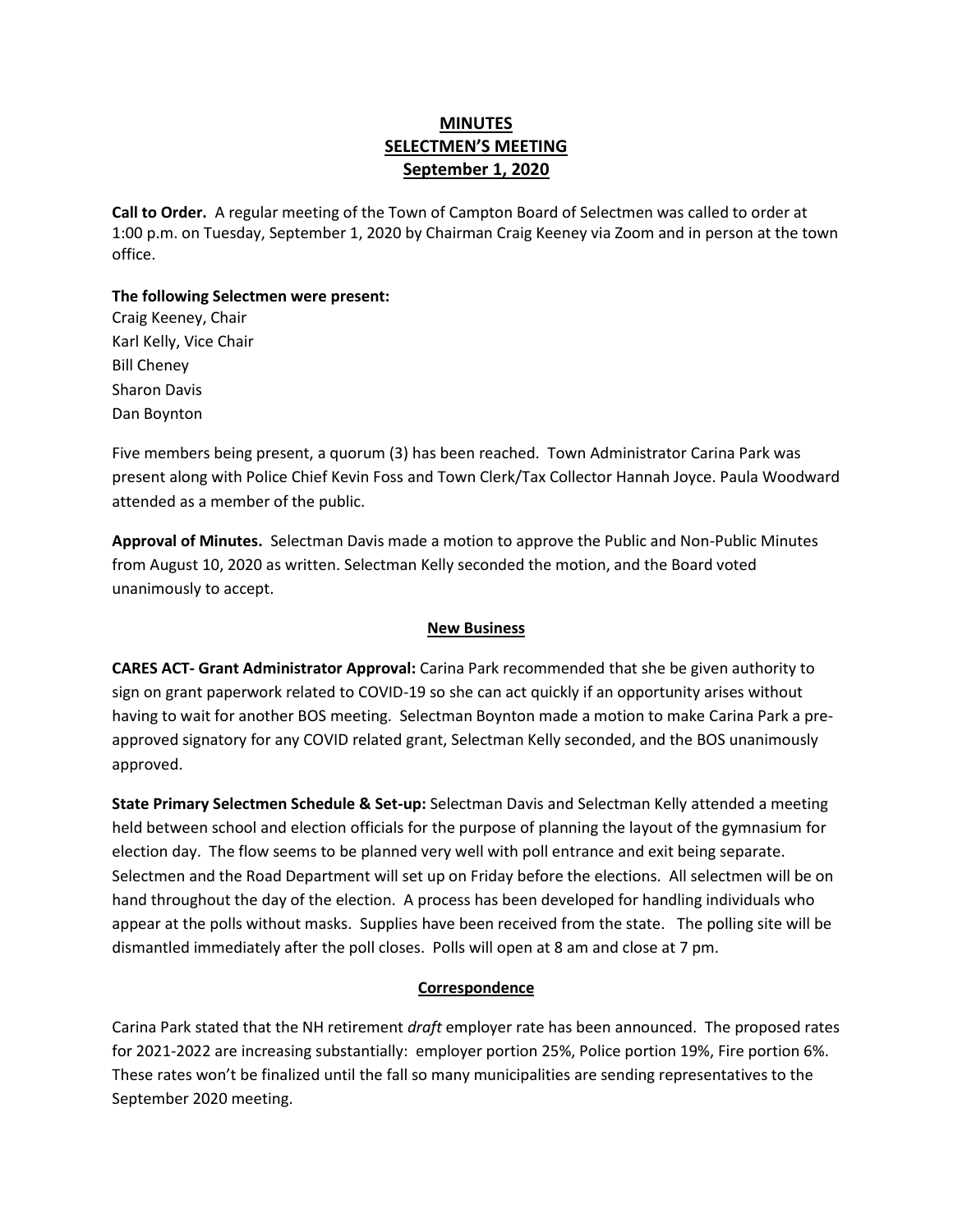Ms. Park stated that a letter to the town was sent by the new owners of the frozen yogurt business. They need to install a handicap railing but the setback doesn't allow for it. A discussion ensued about the varying setbacks that occur along Route 49. The BOS suggest that the owners request a variance from the Zoning Board.

Cindy Perkins, town assessor, has been working with George Sansoucy in other towns regarding assessment of utilities. Ms. Perkins believes Mr. Sansoucy could be helpful to Campton. The BOS declined the recommendation and will continue to use DRA's utility assessment recommendations.

#### **Committee Updates**

Road Committee: Selectman Kelly stated that paving is done. Gravel is currently being placed on Windmill Road. Ledge pack is being placed on the shoulders of Bog Road. Selectman Boynton asked about the number of town employees being used to monitor the work being done since it seemed as though two Campton employees frequently appeared to be on site. It is agreed that this is unnecessary for the most part.

Windmill Road gravel work is nearing completion.

Gravel work on Ryder Road hasn't been done yet.

Gravel work on Eastern Corners Road hasn't been done yet.

It is agreed that a project calendar needs to be put into action so that everyone knows what work is being done where and when.

### **Board Concerns and Directives**

Dan Boynton – none stated.

Bill Cheney – none stated.

Sharon Davis – asked if there is anything new from the Town of Thornton. Selectman Boynton responded that the Transfer Station Advisory Committee will be meeting in mid-September and Carina responded that she would contact Thornton with regards to other items.

Craig Keeney – none stated.

Karl Kelly – said that two weeks ago someone asked him about painting lines on a section of town road near Dunkin Donuts. Chief Foss stated that lines wouldn't prevent individuals from crossing the road haphazardly. The discussion segued into the post office parking lot entrances. It is believed that having only two, instead of three, entrances *may* help with traffic flow if they are marked "entrance" and "exit." No action will be taken at this time.